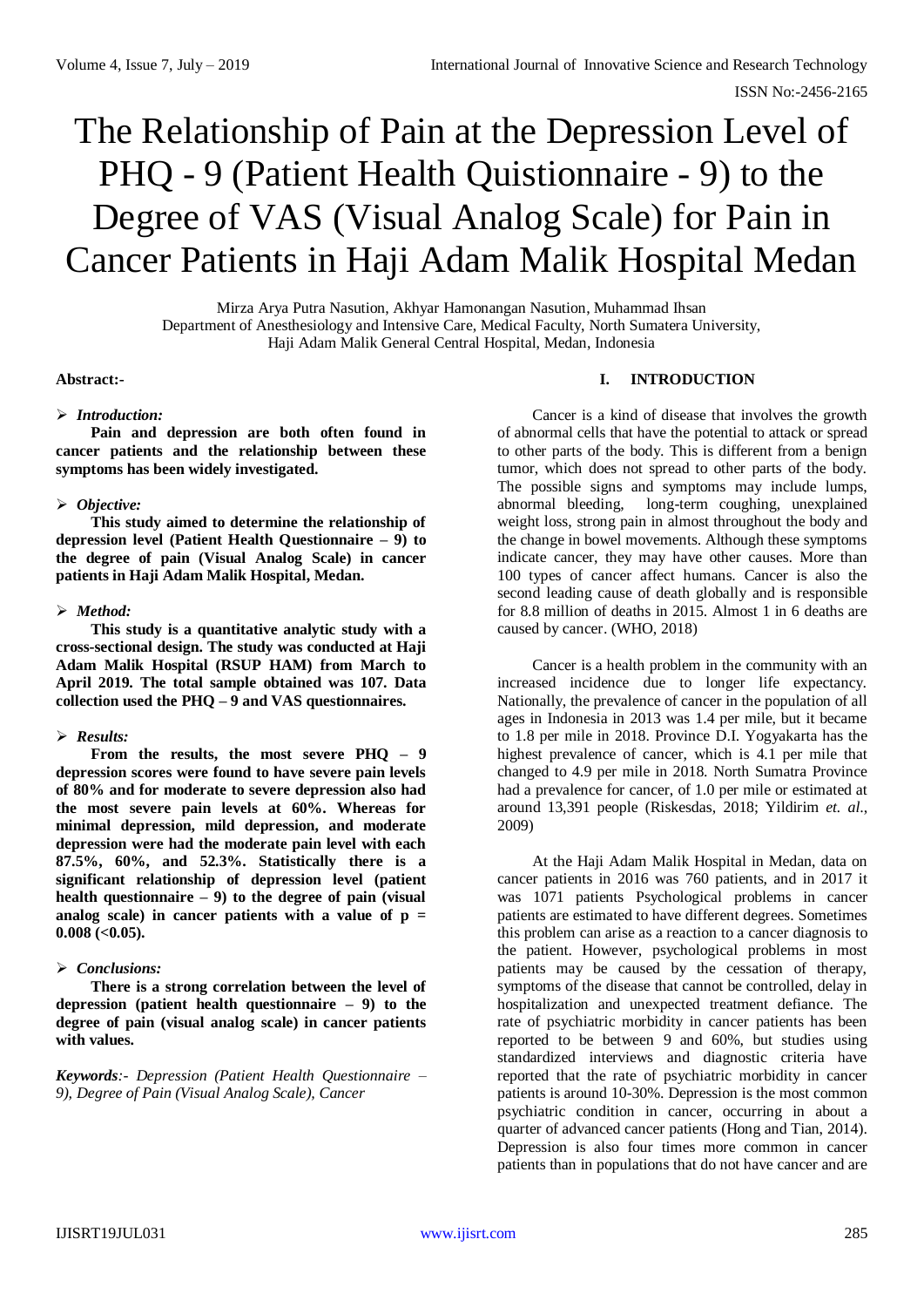often undiagnosed (Prasertsri *et. al*., 2011; Miyata *et. al*., 2004; Tavoli *et. al*., 2007; Hong and Tian, 2014)

More than 50% of cancer patients with metastasis and more than 90% of patients with advanced cancer experience pain. Cancer pain has a negative impact on the physical, mental status, and social ability of patients, thus damaging the quality of life. It has been found that cancer patients regard pain as an indicator of progressive disease and as a sign of death upcoming, these bad thoughts cause despair and hopelessness in patients causing increasingly severe depression (Ozkan, 2010; Kuzeyli *et. al*., 2005).

Pain in cancer can arise from tumors that suppress or infiltrate adjacent body parts; from treatment management and diagnostic procedures; or from the skin, nerves and other changes caused by hormonal imbalances or immune responses. Most chronic pain (long-term) is caused by disease and most acute pain (short-term) is caused by medication or diagnostic procedures. However, radiotherapy, surgery, and chemotherapy can be painful conditions that last long after treatment ends. The presence of pain depends mainly on the location of cancer and the stage of the disease. At any given time, about half of all people diagnosed with malignant cancer experience pain, and two-thirds of those with advanced cancer experience pain with such intensity that it adversely affects sleep, mood, social relationships, and daily life activities. With competent management, cancer pain can be eliminated or controlled properly in 80% to 90% of cases, but almost 50% of cancer patients in developed countries receive less than optimal treatment. Worldwide, nearly 80% of people with cancer receive little or no painkillers. Adequate pain management can sometimes slightly improve the standard of life for patients in advanced stages. (Hanna, Magdi; Zylicz, Zbigniew, 2013)

A cancer diagnosis can have a big impact on most patients and families. Depression, anxiety, and fear are very common and are a normal response to the change of life experiences. Patients often feel sad because of changes in the state of the body in undergoing daily activities. Physical symptoms such as pain, nausea, or extreme fatigue are also more likely to cause emotional stress. Patients also fear death, suffering, and pain. (American Cancer Society, 2016)

Depression develops more frequently in patients who experience severe pain than patients with milder pain, and depression is reported to increase the pain. Pain and depression are both often found in cancer patients and the relationship between these symptoms has been widely investigated. Epidemiological studies showed that depression and pain often appear together. There was also physiological evidence that supports this theory that the area in the cerebellar cortex that processes pain is also involved in the process of depression. Pain in cancer patients is influenced by many variables including cancer stage, the extent of disease and treatment. A prevalence survey showed that about 90% of cancer patients experience pain (Caraceni dan Portenoy, 1999; Spiegel,

1983; Spiegel *et. al*., 1994; Caraceni and Portenoy, 1999; Lloyd *et. al*., 2004; Bair *et. al*., 2004; Giesecke *et. al*., 2005; Andersen and Sjogren, 1998).

The Patient Health Questionnaire (PHQ-9) is an instrument that is widely used to see the state of depression in patients in clinical research. The first goal of this study was to test psychometric PHQ-9 in cancer patients. The second objective was to calculate unbiased estimation of the burden of depression for several cancer groups by considering the age and sex distribution. It was expected that the mean PHQ-9 value of the general population sample allows a fair comparison of various groups of cancer patients. The difference between the expected mean score (coming from the general population) and the standard mean score of cancer subsamples was reported to give a better estimation of the burden of depression. The results confirmed that PHQ-9 performs well in testing depression in cancer patients. Regression coefficients can be used to make unbiased comparisons between cancer groups (Andreas Hinz, 2016)

VAS (Visual Analogue Scale) is a tool used to assess the intensity of certain sensations and feelings, such as pain, anxiety, and depression. visual analog scale for pain is a straight line with one end which means there is no pain and the other end means the worst pain imaginable. The patients mark a point on the line that matches the amount of pain they feel. This can be used to help choosing the right dose of pain medication. (NCI, 2018)

There are various kinds of problems and sufferings faced by cancer patients. One of them is an unexplained fear of death, which is an existential problem. In a study that investigated the relationship between death anxiety and its correlation in cancer patients. It was found that anxiety of death is not considered as a natural consequence of suffering from cancer; this is related to unresolved psychological and physical disorders. (Journal of Pshycosocial Oncology, 2012)

In an effort to develop a practical assessment methodology for advanced-stage cancer patients, Visual Analogue Scales (VAS) for pain, depression and anxiety compared to the standard size of patients suffering from cancer that is related to pain. There were supports found for the validity of VAS-Pain and VAS-Depression but not for VAS-Anxiety. Studies showed that VAS-Pain and VAS-Depression provide a practical and valid method for assessing sensory and affective components of cancerrelated pain. (Ahles TA, 2014)

Based on the background explained above, the researchers wanted to know whether there was a relationship between the level of depression (Patient Health questionnaire-9) to the degree of pain (Visual Analog Scale) in cancer patients at Haji Adam Malik Hospital Medan.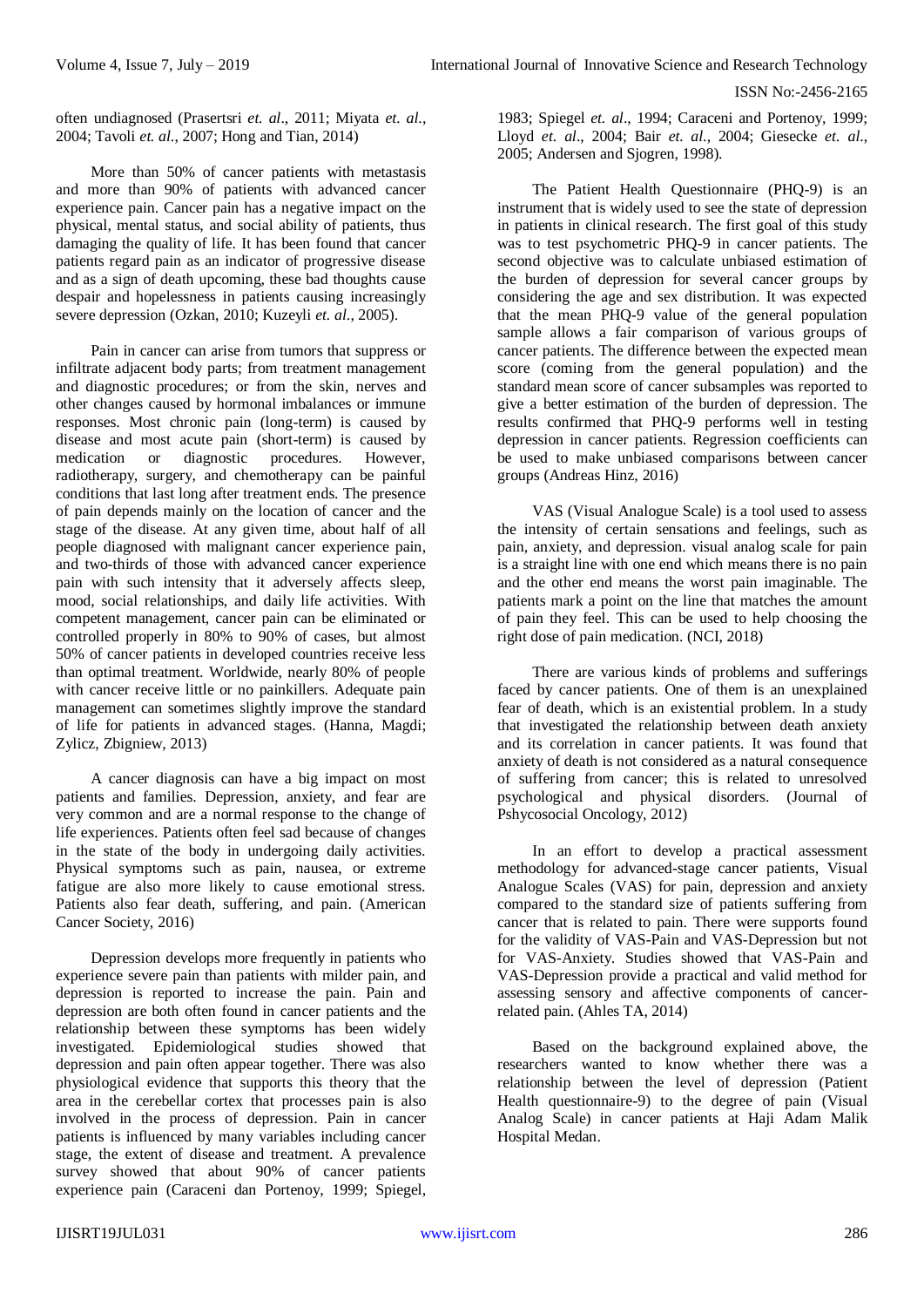#### **II. RESEARCH METHODS**

#### *A. Research Design*

This study was a quantitative analytical study with a cross-sectional design to see and find out the relationship between the level of depression (Patient Health Questionnaire - 9) with the degree of pain (Visual Analog Scale) in cancer patients at H Adam Malik Hospitalk

## *B. Place and Time of Research*

This study was conducted at the Haji Adam Malik Hospital. It started after ethical clearance and the research permit from Haji Adam Malik Hospital was issued until the sample was fulfilled.

#### *C. Research Population and Samples*

The population was all patients suffering from cancer in Haji Adam Malik Hospital Medan who fulfilled the inclusion and exclusion criteria. In this study, consecutive sampling was used. Where the entire population that met the inclusion and exclusion criteria in the study was a sample.

#### *D. Sampling Technique*

The sampling technique used was nonprobability sampling with consecutive sampling. Consecutive sampling is a sample selection technique in which all subjects who come and meet the selection criteria are included in the study until the number of subjects needed is fulfilled.

#### *E. Criteria for Inclusion And Exclusion*

- *Inclusion Criteria*
- 1. Willing to participate in research
- 2. Aged 18-60 years old.
- 3. Compos Mentis Cooperative Awareness
- 4. Able to express or interpret feelings towards cancer that is suffered.
- 5. Patients who have received standard operating procedure (SOP) protocol for pain therapy from the palliative division and consulted with the anesthesiologist.
- 6. Patients with VAS values  $> 4$
- *Exclusion Criteria*
- 1. Patients who experience other diseases besides cancer that can cause pain.
- 2. Patients with type 1 and type 2 diabetes mellitus
- 3. Patients with speech and hearing impairments
- 4. Patients with schizophrenia
- 5. Have received anti-depression therapy
- *F. Procedures*
- 1. This study was first approved by the research ethics commission in the health field of the Faculty of Medicine, University of North Sumatra and Haji Adam Malik Hospital Medan.
- 2. The cancer patients then gave informed consent to undergo treatment in the Inpatient Room of H. Adam Malik Hospital, Medan.
- IJISRT19JUL031 [www.ijisrt.com](http://www.ijisrt.com/) 287
- 3. All samples to be studied have met the requirements determined according to the needs of this study.
- 4. The patients were explained about the purpose of the study, possible follow-up plans to be taken, and the benefits of this study.
- 5. After the patients agreed, the patients were interviewed according to the PHQ-9 questionnaire and asked about the assessment of the pain scale according to the VAS score.
- 6. The questionnaires were then numbered and tabulated, for further analysis of the data

# *G. Management Plan and Data Analysis*

After all the required data had been collected, the data was then checked again regarding the completeness before the tabulation and processing. After that, the data were coded to facilitate tabulation. Data were tabulated into the master table using SPSS software. Data were carried out by univariate analysis, bivariate test and correlation test to see the relationship between variables

#### **III. RESEARCH RESULT**

#### *Sample Characteristics*

This research was conducted for 2 months, March - April 2019 at the Haji Adam Malik Hospital in Medan. This study aimed to determine the relationship of depression level (patient health questionnaire-9) to the degree of pain (visual analog scale) in cancer patients at Haji Adam Malik Hospital, Medan. The samples obtained in this study were 107 samples and in accordance with the inclusion and exclusion criteria. Sample characteristics are shown in Table 1.

| <b>Characteristics</b>     | p value          |       |  |
|----------------------------|------------------|-------|--|
| Sex, $n$ $(\%)$            |                  |       |  |
| Male                       | 66 (61,7)        | 0.09  |  |
| Female                     | 41 (38,3)        |       |  |
| Age, mean (SD)             | $49.77 \pm 1.40$ | 0.66  |  |
| hemodynamic, mean (SD)     |                  |       |  |
| <b>TDS</b>                 | $123.17 \pm 1.2$ | 0.113 |  |
| TDD                        | $88.01 \pm 6.7$  | 0.257 |  |
| <b>HR</b>                  | $83.84 \pm 0.9$  | 0.414 |  |
| <b>RR</b>                  | $19.82 \pm 0.58$ | 0.189 |  |
| BMI, mean (SD)             | $21.31 \pm 0.4$  | 0.135 |  |
| PHQ-9, $n$ $%$ )           |                  |       |  |
| Minimal/normal depression  | 8(7,5)           |       |  |
| Mild depression            | 35(32,7)         |       |  |
| Moderate depression        | 44 (41,1)        | 0.212 |  |
| Moderate-severe depression | 15(14,0)         |       |  |
| Severe depression          | 5(4,7)           |       |  |
| VAS, $n$ $(\%)$            |                  |       |  |
| Moderate pain              | 58 (54.2)        |       |  |
| Severe pain                | 49 (45.8)        | 0.362 |  |
| Total                      | 107 (100.0)      |       |  |

Table 1:- Sample Characteristics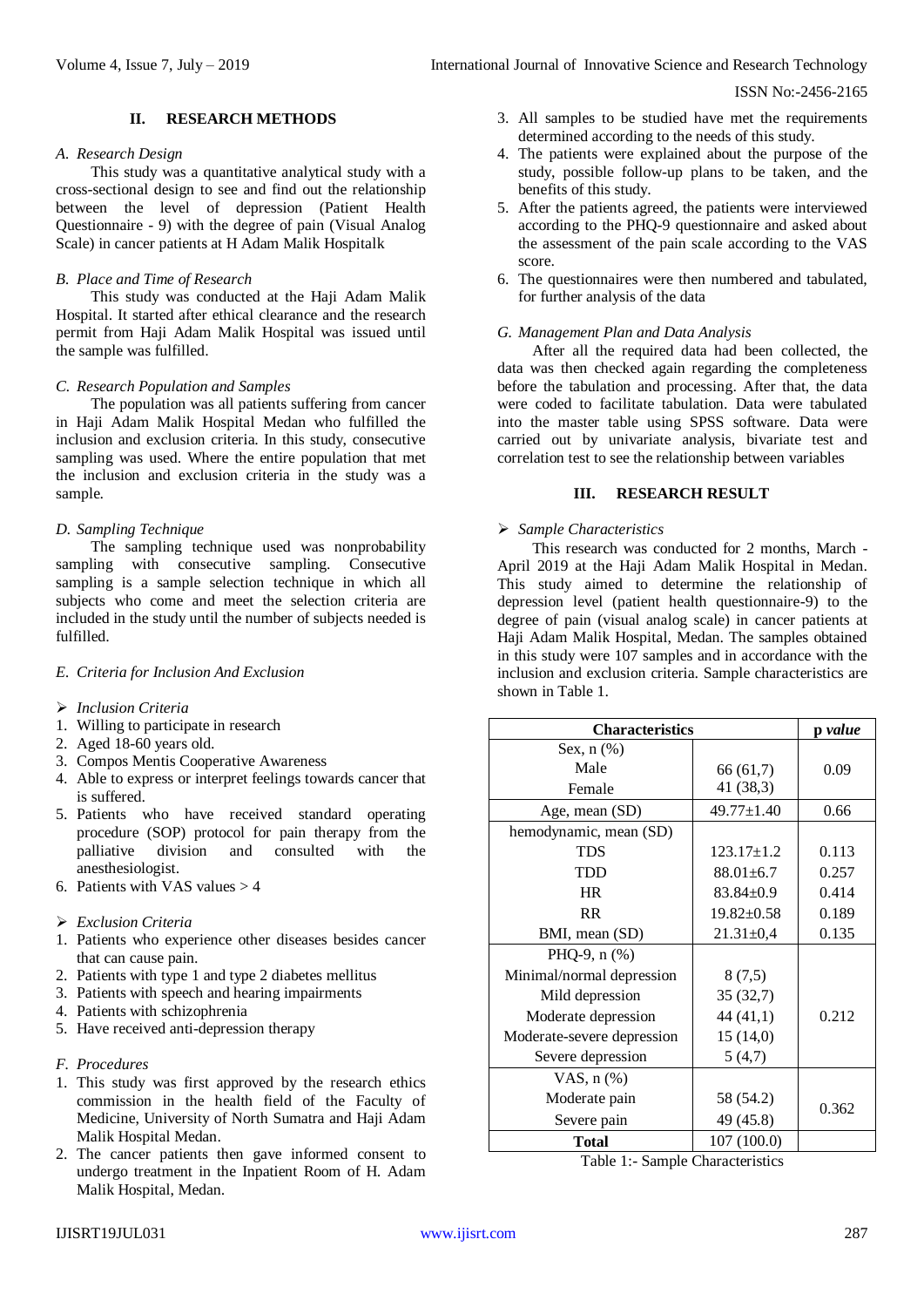ISSN No:-2456-2165

Table 1 shows the distribution of sample characteristics in this study. It is obtained that the characteristic data in this study were normally distributed, with a value of  $p > 0.05$ . In addition, in this study, the samples were mostly male with 66 samples (61.7%) and a mean age of 49.77 years old. The hemodynamic status of the sample in this study was overall stable with TDS of 123.17 mmHg, TDD of 88.01 mmHg, HR of 83.84 times per minute, RR of 21.3 times per minute. The mean of body mass index (BMI) in the sample was 21.31 kg/m2 which showed normoweight. While for the PHQ-9 value in the overall sample, mostly was moderate PHQ-9 value of 44 samples (41.1%). While the highest VAS values were at moderate pain level with 58 samples (54.2%).

|                           | <b>Frequency</b> | Percentage |
|---------------------------|------------------|------------|
| type of cancer            | (n)              | $(\%)$     |
| <b>Bladder</b> cancer     | 6                | 5.6        |
| Bone cancer               | 1                | 0.9        |
| <i>Breast cancer</i>      | 8                | 7.5        |
| Buli cancer               | 1                | 0.9        |
| Cervix cancer             | 6                | 5.6        |
| CNS cancer                | 2                | 1.9        |
| Colonorectal cancer       | 10               | 9.3        |
| Endometrium cancer        | 2                | 1.9        |
| Gaster cancer             | $\overline{2}$   | 1.9        |
| Genital cancer            | 3                | 2.8        |
| Head and neck cancer      | 24               | 22.4       |
| Hepar cancer              | 6                | 5.6        |
| Kidney cancer             | 3                | 2.8        |
| Lung cancer               | 8                | 7.5        |
| Non melano skin cancer    | 1                | 0.9        |
| Ovarium cancer            | 3                | 2.8        |
| Pankreatic adenocarcinoma | $\overline{2}$   | 1.9        |
| cancer                    |                  |            |
| Prostate cancer           | 10               | 9.3        |
| Unknown of origin cancer  | 9                | 8.4        |

Table 2:- Description of the type of cancer

Based on Table 2 it was found that the most types of cancer in this study were head and neck cancer of 24 cases (22.4%), followed by colonorectal cancer and prostate cancer, each of which was 10 cases (9.3%) and 10 cases (9.3%). The breast cancer case in the study was 8 cases (7.5%) and lung cancer (7.5%). While the least types of cancer were bone cancer, bladder cancer, gaster cancer, laryngeal cancer, mandibular cancer, non melano skin cancer, and sinonasal cancer which were 1%. While for the case of the unknown origin cancer, it was classified as high, amounting to 9 cases (8.3%)

## *Hemodynamic status based on the degree of pain with VAS*

Description of hemodynamic status based on the degree of pain with VAS is shown in Figure 4.1.



#### Fig 1:- Hemodynamic status based on the degree of pain with VAS

Based on Figure 1 it was found that the hemodynamic status based on the degree of pain with VAS showed a stable hemodynamic status. However, the highest TDS and TDD values were found in patients with moderate degrees of pain. Meanwhile for HR and RR hemodynamic status relatively had almost the same mean value.

# *Hemodynamic status based on degree of depression with PHQ-9*

Description of hemodynamic status based on degree of depression with PHQ-9 is shown in Figure 2.



#### Fig 2 Hemodynamic status based on degree of depression with PHQ-9

Based on Figure 2 it was found that the hemodynamic status based on the degree of depression with PHQ-9 showed a stable hemodynamic status. However, the highest mean TDD was found in moderate depression, while the highest mean HR was found in major depression.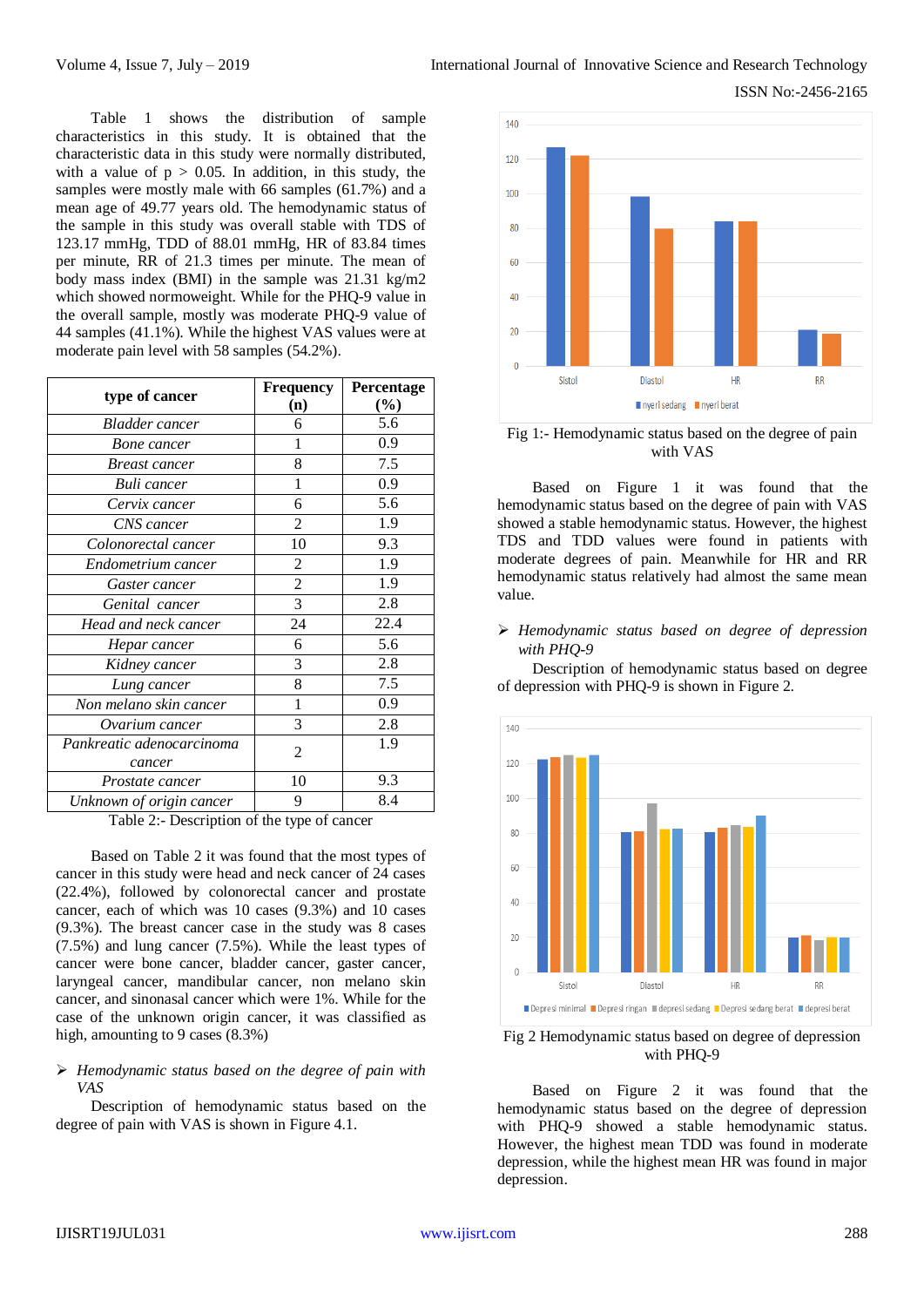Relationship between depression level (patient health questionnaire-9) with the degree of pain (visual analog scale) The relationship of the depression level (patient health questionnaire-9) with the degree of pain (visual analog scale) is shown in Table 3.

|       |                            | Moderate pain<br>$n\left(\frac{0}{0}\right)$ | Severe pain<br>$n$ (%) | <b>Total</b> | <b>P</b> value |
|-------|----------------------------|----------------------------------------------|------------------------|--------------|----------------|
| PHQ-9 | Minimal depression         | 7(87,5)                                      | 1(12,5)                |              |                |
|       | Mild depression            | 21(60)                                       | 14(40)                 | 35           |                |
|       | Moderate depression        | 23(52,3)                                     | 21(47,7)               | 44           | 0,008          |
|       | Moderate-severe depression | 6(40)                                        | 9(60)                  | 15           |                |
|       | Severe depression          | 1(20)                                        | 4(80)                  |              |                |
|       | Total                      | 58                                           | 49                     | 107          |                |

Table 3:- Relationship of depression level (patient health questionnaire-9) with the degree of pain (visual analog scale) (Chi-square test,  $\alpha$ <005)

Based on table 3, it was found that the most severe PQH-9 depression was found to have severe pain levels of 80% and for moderate to severe depression also had the highest degree of severe pain by 60%. Whereas for minimal depression, mild depression, and moderate depression had moderate pain with 87.5%; 60%; and 52.3%. Statistically, there is a significant relationship between the level of depression (patient health questionnaire) and the degree of pain (visual analog scale) in cancer patients with a value of  $p=0.008$  (<0.05).



Fig 3:- Level of Depression (Patient Health Questionnaire-9) to the Degree of Pain (Visual Analog Scale)

Based on figure 3, it was found that the degree of pain increased with the increasing degrees of depression. This shows that there is a tendency to increase the scale of pain in patients with severe degrees of depression. In depression, at least more than 80% of patients experienced moderate pain, whereas in severe depression only 20% experienced moderate pain.

| <b>Variable</b> | <b>Mean</b> tSD  | <b>Correlation</b><br>$\mathbf{r}$ | <b>P</b> value |
|-----------------|------------------|------------------------------------|----------------|
| VAS             | $6.6 \pm 0.76$   | $0.71*$                            | 0.009          |
| PHO-9           | $11.02 \pm 9.45$ |                                    |                |

Table 4:- Correlations of Depression level (patient health questionnaire-9) with the degree of pain (visual analog scale) \*Pearson Correlation Test

Based on table 4 it was found that there was a strong correlation between the level of depression (patient health questionnaire-9) and the degree of pain (visual analog scale) in patients suffering from cancer with a value of  $p =$ 0.71 and a significant of  $p(0.009) < 0.005$ .

#### **IV. DISCUSSION**

This study was conducted to determine the relationship of depression level (patient health questionnaire-9) with the degree of pain (visual analog scale) in cancer patients at Haji Adam Malik Hospital, Medan. Depression conditions in cancer patients are thought to increase the degree of pain in patients so that cancer patients with pain can also have depression that needs to be treated.

Based on Table 1, the samples were mostly male with 66 samples (61.7%) and a mean age of 49.77 years old. The results of this study are consistent with the research conducted by Tuck *et. al.* (2018) who also assessed PHQ-9 scores with VAS scores that got a mean age of 59.2 years old and mostly male samples with 52.8% (Tuck et al., 2018). Whereas for the PHQ-9 value in the overall samples, most of them had PHQ-9 values with moderate depression of 44 samples (41.1%). While for VAS values, most of them were at a moderate pain level of 58 samples (54.2%) and no samples with mild pain were found

Based on Table 2 it was found that the most types of cancer in this study were head and neck cancer of 24 cases (22.4%), followed by colonorectal cancer and prostate cancer, each of which was 10 cases (9.3%) and 10 cases (9.3%). The breast cancer case in the study was 8 cases (7.5%) and lung cancer (7.5%). While the least types of cancer were bone cancer, bladder cancer, gaster cancer, laryngeal cancer, mandibular cancer, non melano skin cancer, and sinonasal cancer which were 1%. While for the case of the unknown origin cancer, it was classified as high, amounting to 9 cases (8.3%). This result is different from the report by Bray *et. al.* (2018) from the International Agency for Research on Cancer (IARC) in 2018 that globally, there were the estimation of 18.1 million cases of lung cancer (17.0 million excluding nonmelanoma skin cancer) and 9.6 million deaths from cancer (9.5 million excluding nonmelanoma skin cancer) in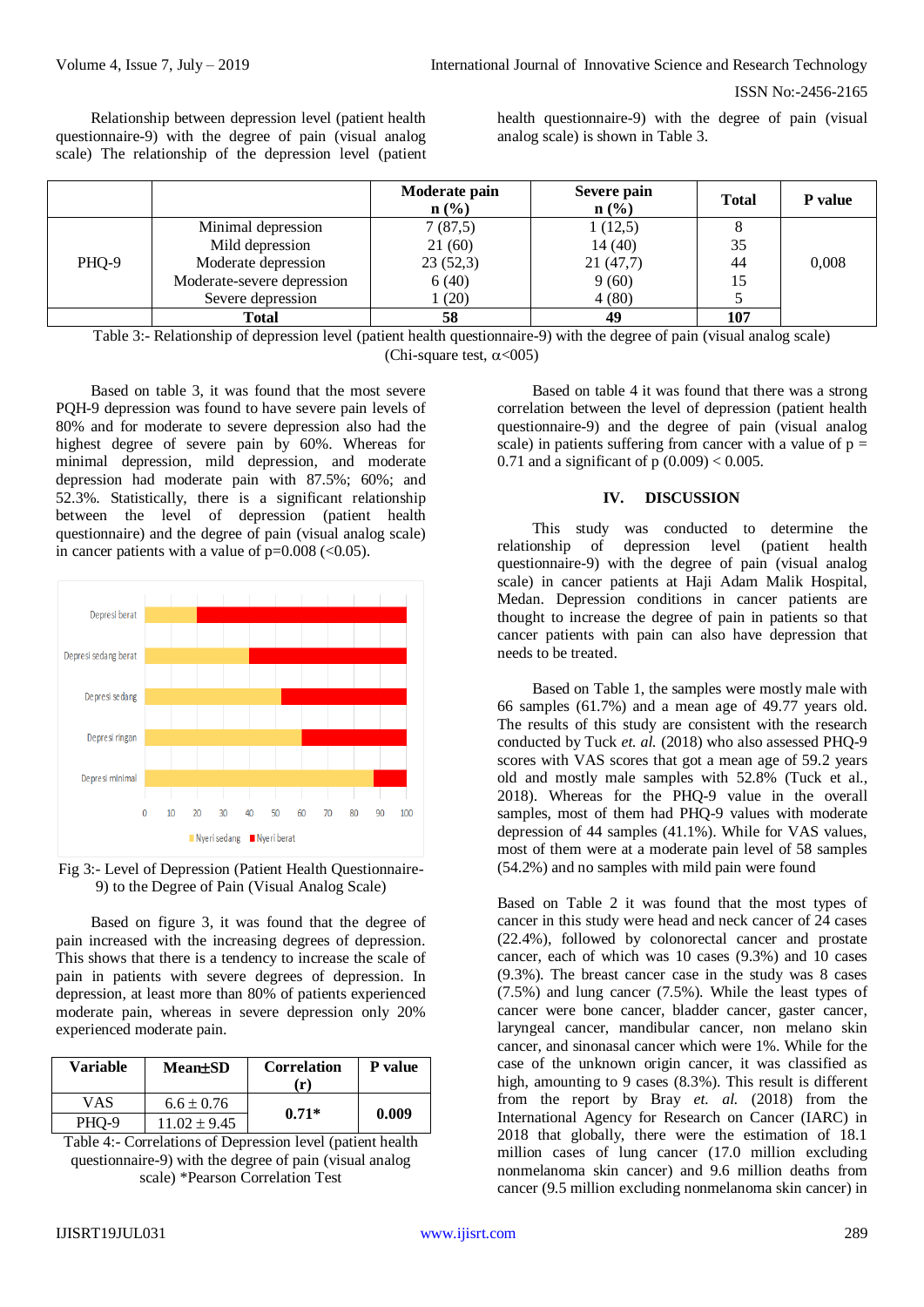2018. Lung cancer was the most commonly diagnosed cancer with a total case of 11.6% and contributing 18.4% of deaths caused by cancer, followed by female breast cancer (11.6% ), prostate cancer (7.1%), and colorectal cancer (6.1%)

Based on Figure 1 it was found that the hemodynamic status based on the degree of pain with VAS showed a stable hemodynamic status. However, the highest TDS and TDD values were found in patients with moderate degrees of pain. Meanwhile for HR and RR hemodynamic status relatively had almost the same mean value. Based on Figure 4.2 it was found that the hemodynamic status based on the degree of depression with PHQ-9 showed a stable hemodynamic status. However, the highest mean TDD was found in moderate depression, while the highest mean HR was found in major depression. While for the hemodynamic status of TDS and RR there was no difference in mean values. The results of this study were in accordance with Schonberger *et. al.* (2014)that there were no differences in hemodynamic status assessed with increasing depression assessed by PHQ-9 and the degree of pain assessed by VAS (Schonberger et al., 2014).

Based on table 3, it was found that the most severe PQH-9 depression was found to have severe pain levels of 80% and for moderate to severe depression also had the highest degree of severe pain by 60%. Whereas for minimal depression, mild depression, and moderate depression had moderate pain with 87.5%; 60%; and 52.3%. Statistically, there is a significant relationship between the level of depression (patient health questionnaire) and the degree of pain (visual analog scale) in cancer patients with a value of  $p=0.008$  (<0.05). This is consistent with the theory that each pain and depression are related and often occur together although the underlying interactions between pain and depression are not fully understood. their presence has been shown to cause additional side effects in patients, including deteriorating function and reduced response to treatment (Rayner et al., 2016) This can be shown that pain can occur in cancer patients with depressive symptoms in about 10%-25% of them. These symptoms have a large detrimental effect on functional status and quality of life, and have a poor prognosis in advanced cancer, including the desire to speed up death. In addition, both depression and pain are often underdiagnosed in cancer patients, and more than half of cancer patients feel depressed during one follow-up year. Unfortunately, cancer pain is often not addressed (Kurt, 2010).

Indiana Cancer Pain and Depression (INCPAD) Study was a clinical trial involving patients from oncology practices from communities suffering from depression or cancer-related pain. This study stated that pain and depression in patients with cancer have an independent and synergistic relationship with increased pain severity, and also estimated pain and depression are associated with increased use of health care (Kroenke et al., 2010) This is also supported by findings that depression often occurs in cancer patients and can lead to a reduced quality of life,

inadequate treatment, physical, social, family disorders, and reduced desire to live. So that Depression can cause an increase in the patient's perception of pain, decrease the sensitivity of the efficacy of the treatment, extend the time of hospitalization, and can refer to suicidal ideas or actions (Widiyono, 2017).

In another study, Noah *et. al.* (2016), who examined 154 patients who experienced pain and depression, found that the pain score improved as the symptoms of depression also improved (Noah *et. al*. 2016).

## **V. CONCLUSION**

- 1. There is a strong correlation between the level of depression (patient health questionnaire-9) and the degree of pain (visual analog scale) in cancer patients.
- 2. The level of depression assessed by PHQ-9 in the overall samples had the most PHQ-9 values with moderate depression
- 3. The level of pain assessed by VAS in the overall samples had the most moderate degree of pain

# **REFERENCES**

- [1]. American Psychiatric Association, 2017, *Depression*, Tersedia di: [\[D](http://www.who.int/mediacentre/factsheets/fs312/en/index.html%20%5b%20Accesed:%2022)iakses: 24 November2018] [https://www.psychiatry.org/patientsfamilies/depressi](https://www.psychiatry.org/patientsfamilies/depression/what%20is-depression) [on/what is-depression.](https://www.psychiatry.org/patientsfamilies/depression/what%20is-depression)
- [2]. Abraham SE, Schlicht CR. Chronic Pain Management. In : Barash PG, Cullen BF, Stoleting RK, editors. Clinical Anesthesia, 4th edition. Philadelphia : Lippincott Williams and Wilkins.2001;1453-62
- [3]. Akmal, Mutaroh, dkk,. 2010. Ensiklopedi Kesehatan untuk Umum,. Jogjakarta: Ar-Ruzz Media
- [4]. Andersen G, Sjogren P. [Epidemiology of cancer pain]. Ugeskr Laeger 1998;160(18):2681–2684.
- [5]. Argoff C, Mc Cleane G. Pain Management Secret. 3rd ed. Philadelphia. Elsiver. 2009
- [6]. Bair MJ, Robinson RL, Eckert GJ, Stang PE, Croghan TW, Kroenke K. Impact of pain on depression treatment response in primary care. Psychosom Med 2004;66(1):17–22
- [7]. Bonica JJ, Loeser JD. History of pain concepts and therapies. In : Loeser JD, editor. The Management of Pain, 3rd edition. Lippincot William Wilkins.1990;2- 15
- [8]. Boulanger, K.T. 2012. Factors related to satisfaction, pain and affect outcomes in Massage Therapy clients. Philosophy Degree in Community and Behavioral Health in The Graduate College of The University of Iowa
- [9]. Carli F, Baldini G. Chapter 48 : Perioperative Pain Management and Enhanced Outcomes .Morgan Clinical Anesthesiology. 5th edition. New York : Mc Graw Hill Lange Medical Books ; 2013.; p.10871105.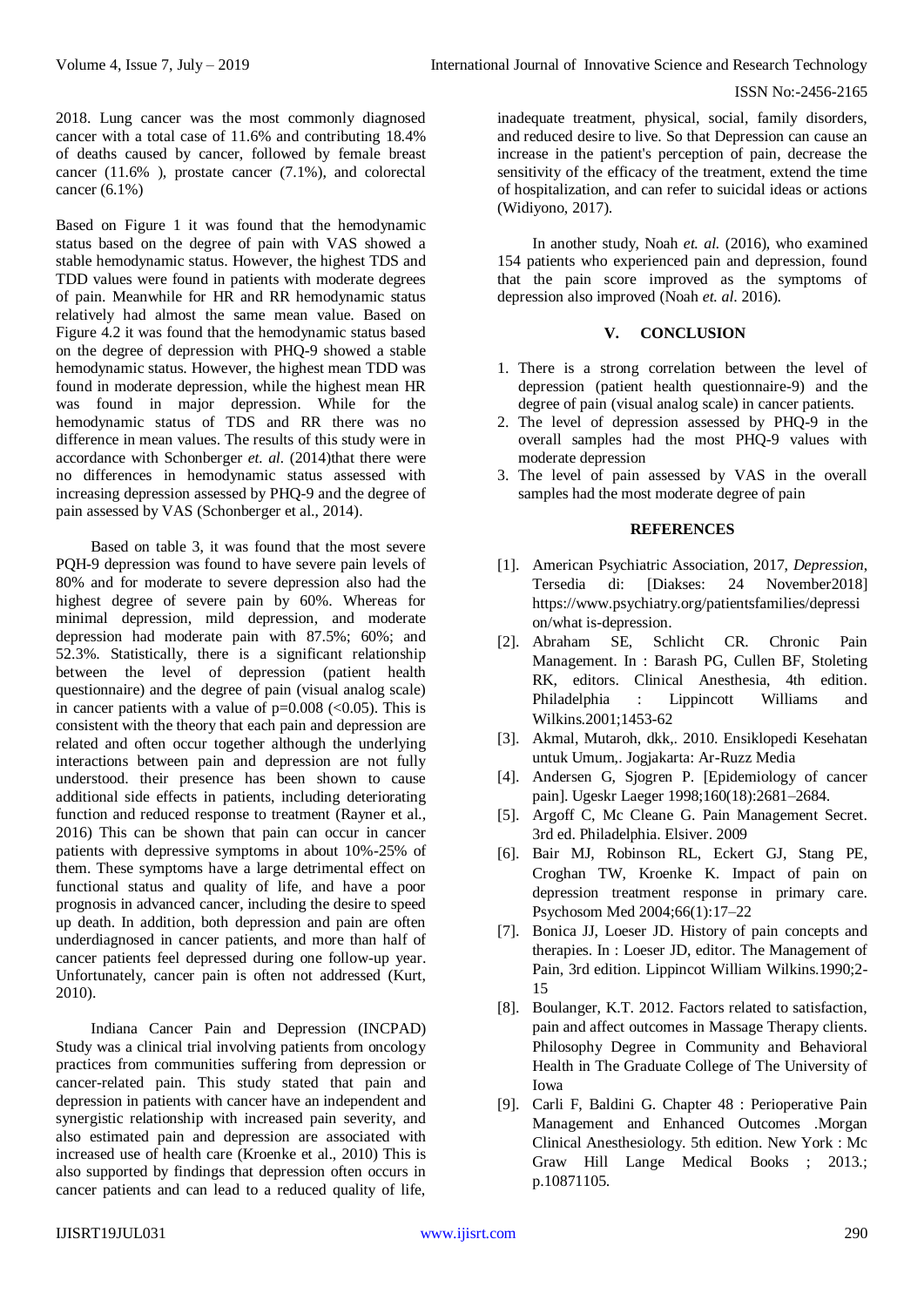- [10]. Caraceni A, Portenoy R. An international survey of cancer pain characteristics and syndromes. IASP task force on cancer pain. International Association for the Study of Pain. Pain 1999;82(3):263–274
- [11]. Cohen, S.P and Raja, S.N., 2016, 'pain', *Goldman-Cecil Medicine*, Edisi 25, Chapter 29, hal. 133-143.
- [12]. Chinese cancer patients. Support Care Cancer 2014;22(2):453–9.
- [13]. Dahlan, M.S., 2017, *Multiaksial Statistik Diagnosis dan Multiaksial Substansi Diagnosis Pintu Gerbang Epidemiologi, Biostatistik, dan Metode Penelitian,* 2 ed, Epidemiologi Indonesia.
- [14]. Diananda, R., 2009. Kanker Serviks: Sebuah Peringatan Buat Wanita. In: Diananda, R. Mengenal Seluk-Beluk Kanker. Yogyakarta: Katahari, 43-60.
- [15]. Elia N, Martin R, Trame`r. Ketamine and Postoperative Pain - A Quantitative Systematic Review of Randomised Trials. IASP.2005;13.61-70
- [16]. First MB. Psychiatric classification. In: Tasman A, Kay J, Lieberman JA, First MB, Maj M. editors. Psychiatry. Vol. 1. 3rd ed. West Sussex: John Wiley & Sons Ltd; 2008. p. 666-78
- [17]. Fishbain, DA., 2013, 'Psychiatric Pain-Associated Co-morbidities', *Wall and Melzack's Textbook of Pain*, Edisi 6, Chapter 19, hal. 273-282.
- [18]. Gagliese,L., Gauthier, L.R., Rodin, G., 2007, *Cancer pain and depression: A systematic review of agerelated patterns*, Tersedia di [:https://www.ncbi.nlm.nih.gov/pmc/articles/PMC267](https://www.ncbi.nlm.nih.gov/pmc/articles/PMC2670711/) [0711/.](https://www.ncbi.nlm.nih.gov/pmc/articles/PMC2670711/)
- [19]. Giesecke T, Gracely RH, Williams DA, Geisser ME, Petzke FW, Clauw DJ. The relationship between depression, clinical pain, and experimental pain in a chronic pain cohort. Arthritis Rheum 2005;52(5): 1577–1584
- [20]. Gebauer, S., 2018, *Basic of Anasthesia: Palliative Care*, Edisi 7, Chapter 49, hal. 829-844.
- [21]. Grossman, S.A and Nesbit, S., 2013, 'Cancer-Related Pain', *Abeloff's Clinical Oncology,* Edisi 5, Chapter 40, hal. 608-619.
- [22]. Hinz, A., Mehnert, A., Kocalevent, R.D., Brahler, E., Forkmann, T., Singer, S., dan Schulte, T., 2016, *Assessment of depression severity with the PHQ-9 in cancer patients and in general population*
- [23]. Hong JS, Tian J. Prevalence of anxiety and depression and their risk factors in
- [24]. International Association for the Study of Pain, 2018, *Cancer Pain,*
- [25]. Jane C, Ballantyne. Acute Pain Management. In: Longnecker D, Brwon D, Newman M, Zapol W. Anesthesiology. USA. The McGraw-Hill Companies. 2008: 1743-63
- [26]. Kaplan, H.I. & Sadock, B.J., 2015. *Ilmu Kedokteran Jiwa Darurat.* Jakarta: Widya Medika.
- [27]. Kementerian Kesehatan Republik Indonesia, 2015, *kanker,* [\[D](http://www.who.int/mediacentre/factsheets/fs312/en/index.html%20%5b%20Accesed:%2022)iakses: 24 November 2018], tersedia di:
- [28]. Klimek, L., Bergmann, K.C., Biedermann, T., Bousquet, J., Hellings, P., Jung, K., Merk, H., Olze, H., Schlenter, W., Stock, P., Ring, J., Wagenmann, M., Wehrmann, W., Mösges, R., Pfaar, O., 2017, Visual analogue scales (VAS): Measuring instruments for the documentation of symptoms and therapy monitoring in cases of allergic rhinitis in everyday health care', *Visual Analogue Scale (VAS)*, vol. 26, no. 1, hal. 16-24.
- [29]. Kroenke, K., Spitzer, R.L., Williams, J.B.W., Löwe, B., 2010. The Patient Health Questionnaire Somatic, Anxiety, and Depressive Symptom Scales: a systematic review. Gen. Hosp. Psychiatry 32, 345– 359.
- [30]. Kumar, H.K. & Elavarasi, P., 2016, '*Defenition of Pain and Classification of Pain Disorder' Journal of Advance Clinical & Research Insight*, vol. 3, hal. 87- 90.
- [31]. Kurt, K., Dale, T., Jingwei, W., Julie, K.L., Janet, S.C., dan Wanzhu, T., 2010, ' The Association of Depression and Pain with Health-Related Quality of Life, Disability, and Health Care Use in Cancer Patients', *Journal of Pain and Symptom Management*, vol. 40, no. 3, hal. 327-341.
- [32]. Kuzeyli Yildirim Y, Uyar M, Fadillioğlu C. Cancer pain and its influence on quality of life. Agri 2005;17(4):17–22.
- [33]. Kroenke, K., Spitzer, R.L, Williams, J.B., 2001. The PHQ-9: validity of a brief depression severity measure. J Gen Intern Med 16. p:606–613
- [34]. Larkin R. Acute pain management ; scientific evidence. National Health and Medical Research Council. Commonwealth of Australia, 1999
- [35]. Lloyd-Williams M, Dennis M, Taylor F. A prospective study to determine the association between physical symptoms and depression in patients with advanced cancer. Palliat Med 2004;18(6):558–563.
- [36]. Maharani S, 2009. Kanker: Mengenal 13 Jenis Kanker dan Pengobatannya. Yogyakarta: Katahati.
- [37]. Meyer RA, Ringkamp M, Campbell JN. Peripheral neural mechanism of nociception. In : McMahon SB, Koltzenburg M, editors. Textbook of Pain, 5th ed. China : Churchill Livingstone.2006;8-19
- [38]. National Institute of Mental Health, 2011, *Depression*
- [39]. Ozkan S. Psychiatric aspects of pain in cancer patients. Asian Pac J Cancer Prev 2010;11 Suppl 1:113–6.
- [40]. Oxenham, D., 2014, *Davidson's Principles and Practice of Medicine*, Edisi 22, Chapter 12, hal. 283- 292.
- [41]. Rayner, L., Hatopf, M., Petkova, H., Matchama, F., Simpson, A., McCrackenc, L.M., 2016, 'Depression in patients with chronic pain attending treatment centre: Prevalence and impact on health care costs' ,*Wall & Melzack's Textbook of Pain*, vol. 1, no. 7,